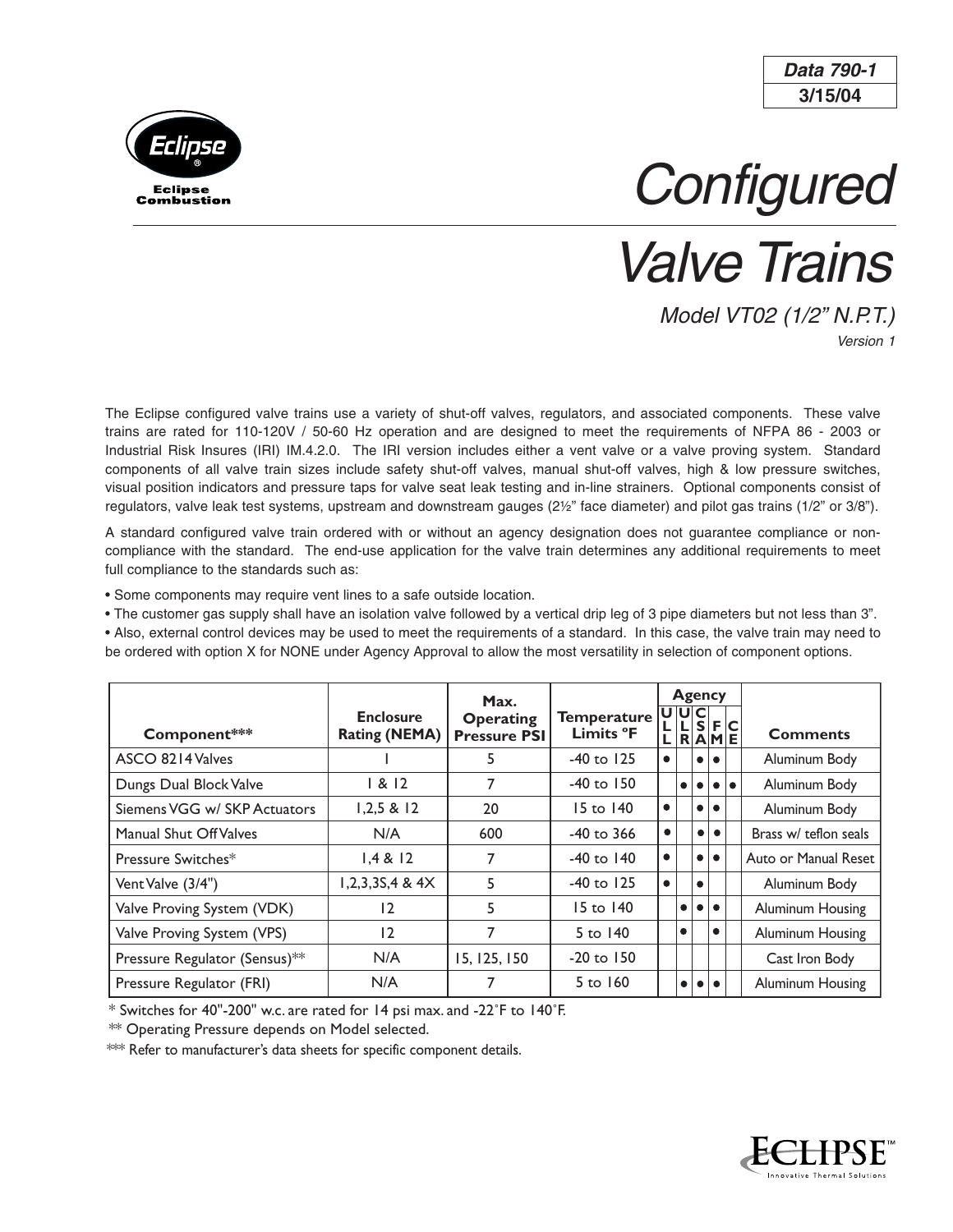## **Dimensions & Specifications**

**ASCO Safety Shut Off Valves**



## **Dungs Dual Modular Shut Off Valve**



Overall Length **Contract Contract Contract Contract Contract Contract Contract Contract Contract Contract Contract Contract Contract Contract Contract Contract Contract Contract Contract Contract Contract Contract Contract** When using the Siemens SKP20 and SKP70 actuators for pressure regulating and ratio regulating functions, the sensing piping is not included. For proper operation, the sensing pipe should be at least 1/4" I.D. and connected a minimum of 5 pipe diameters downstream in a non-turbulent area. WARNING: For proper and safe operation, the installer must read and thoroughly understand the Siemens Technical Instructions 155-514P25 for the SKP20 and 155-516P25 for the SKP70.

tÜB

**الله السراسية** 

ी1िएं

Q

űÞ

**मुक्ता**र्या

াঞ্চ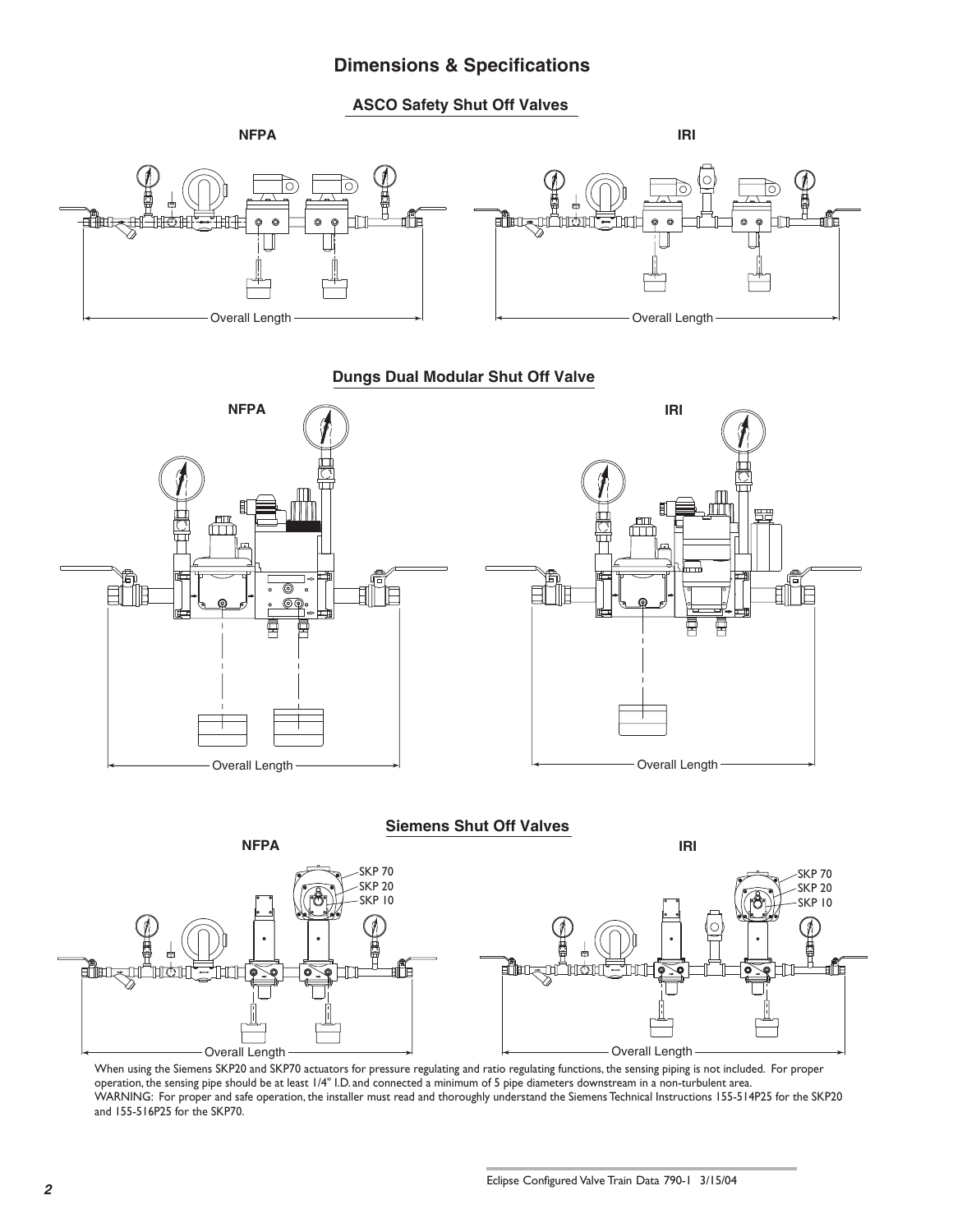| $1/2$ " N.P.T.<br><b>Valve Train</b> | <b>Overall Length</b> |                    | $\Delta P$ ("w.c.)<br>through (2) Safety<br><b>Shut-off Valves</b> | <b>Enclosure</b><br><b>Rating</b> | Temperature  | <b>SSOV</b><br><b>Maximum</b><br>Operating<br><b>Pressure</b> |  |
|--------------------------------------|-----------------------|--------------------|--------------------------------------------------------------------|-----------------------------------|--------------|---------------------------------------------------------------|--|
| <b>Arrangements</b>                  | <b>Minimum</b>        | <b>Maximum</b>     | @ 300 scfh                                                         | (NEMA)                            | Range $(°F)$ | $(PSI)$ **                                                    |  |
| <b>ASCO</b><br><b>NFPA</b>           | 934 mm<br>(36.8")     | 1064 mm<br>(41.9") | 3.0                                                                |                                   | $-20$ to 125 | 5                                                             |  |
| <b>ASCO IRI*</b><br>w/ Vent Valve    | 1048 mm<br>(41.3")    | 1178 mm<br>(46.4") | 3.0                                                                | 1                                 | $-20$ to 125 | 5                                                             |  |
| <b>Dungs Dual</b><br><b>NFPA</b>     | 405 mm<br>(15.9")     | 455 mm<br>(17.9")  | 0.71                                                               | 12 <sup>2</sup>                   | 5 to 140     | 7                                                             |  |
| <b>Dungs Dual</b><br>IRI             | 405 mm<br>(15.9")     | 455 mm<br>(17.9")  | 0.71                                                               | 1                                 | 5 to 140     | 7                                                             |  |
| <b>Siemens NFPA</b>                  | 902 mm<br>(35.5")     | 1032 mm<br>(40.6") | .5                                                                 | 12                                | 15 to 140    | 7                                                             |  |
| <b>Siemens IRI</b><br>w/ Vent Valve  | 1017 mm<br>(40.0")    | 1147 mm<br>(45.2") | .5                                                                 | 12                                | 15 to 140    | 5                                                             |  |

\*ASCO IRI with valve proving system differs with a temperature range of 15˚ to 125˚ F, and a shorter overall length. \*\* Depends on components selected, pressure switches. etc.



**Capacities**